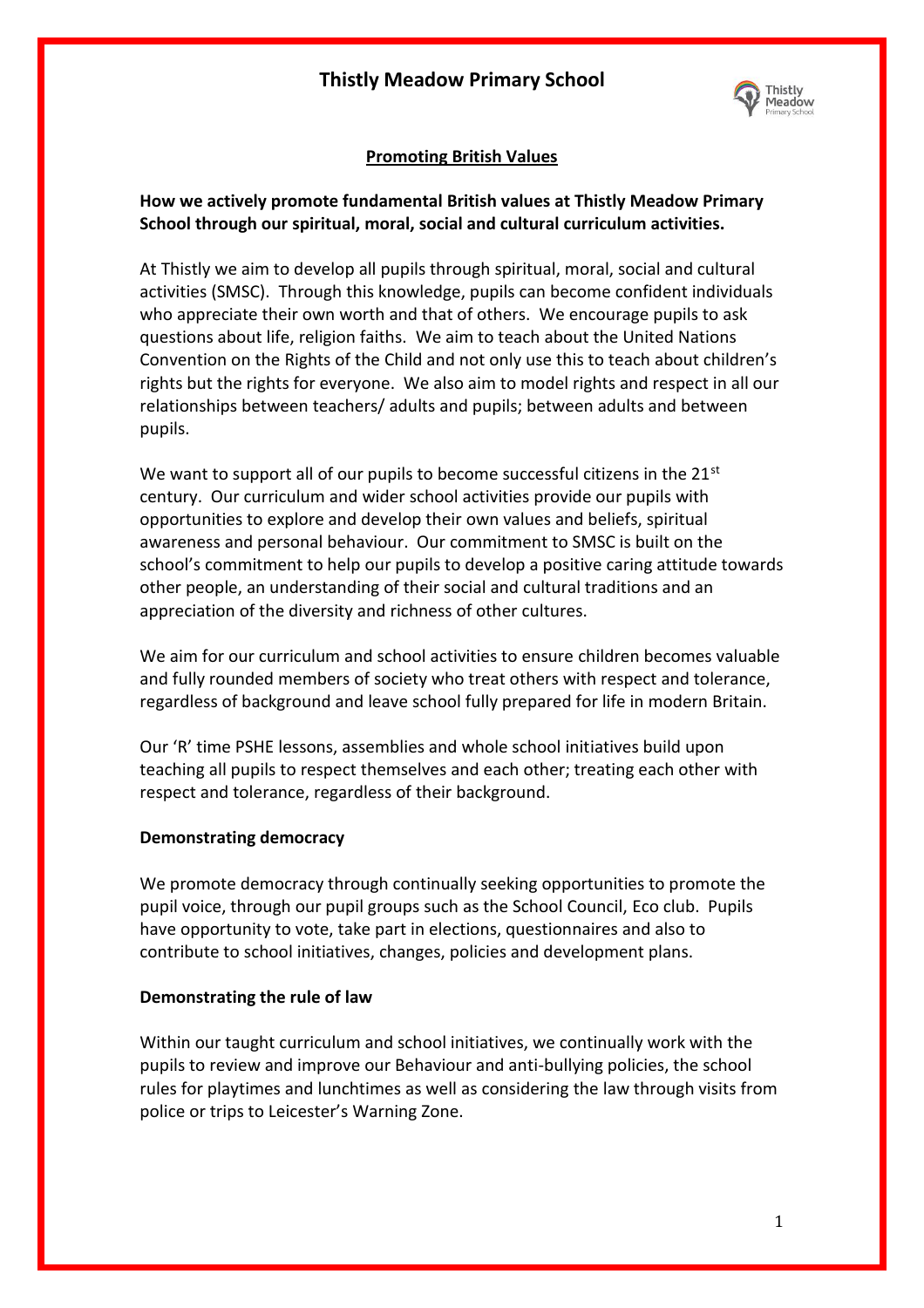### **Demonstrating individual liberty**

Within assemblies, circle time and our curriculum we always seek for pupils to make individual choices in a safe, supportive environment. We strive to make the pupils curious about their learning both through the curriculum as well reflecting on their work. We have opportunities for pupils to comment and make suggestions, both in class and assembly as well as privately through suggestion boxes. We continually look for ways for pupils to tackle challenges and for them to have a choice over the variety of school activities including extra - curricular activities.

### **Demonstrating mutual respect**

This is developed through the school's ethos, values and beliefs as well as through our pastoral and emotional well-being and pupil responsibility though buddying systems, prefects, playground pals as well as shared working between classes.

## **Demonstrating respect and tolerance of those with different faiths and beliefs**

We promote this through our assemblies, circle times, RE and PSHE curriculum. We also have regular visits and visitors who promote different faiths and we participate in local, national and world-wide charity events.

## **Citizenship**

We aim to support pupils' development of citizenship through our fundraising initiatives, support for local, national and international projects. Our curriculum helps pupils to understand rights and responsibilities – their own and others' - as well as how society works and how they can play an active role both locally and globally. Our fundraising, internal work and understanding of international events as well as international links support this.

### **PSHE**

We support PSHE through pupils' development within our curriculum and pastoral support which helps them to lead emotionally confident, healthy and responsible lives as members of society. Thistly Meadow is a very busy school where we continually seek ways to equip our pupils with the knowledge, understanding, attitudes and practical skills to live healthily, safely, productively and responsibly. Our PSHE education draws upon 'R' time and SEAL materials and we incorporate the mindful approach to PSHE produced by Cambridgeshire Personal Development programme. These combined elements ensure that our curriculum is responsive to the pupils' needs as well as being full of surprise and challenge. Starting in the Foundation class, we aim to build on their own interests and aptitudes, confront big ideas that shape the world and give pupils the chance to make a difference and take on responsibility.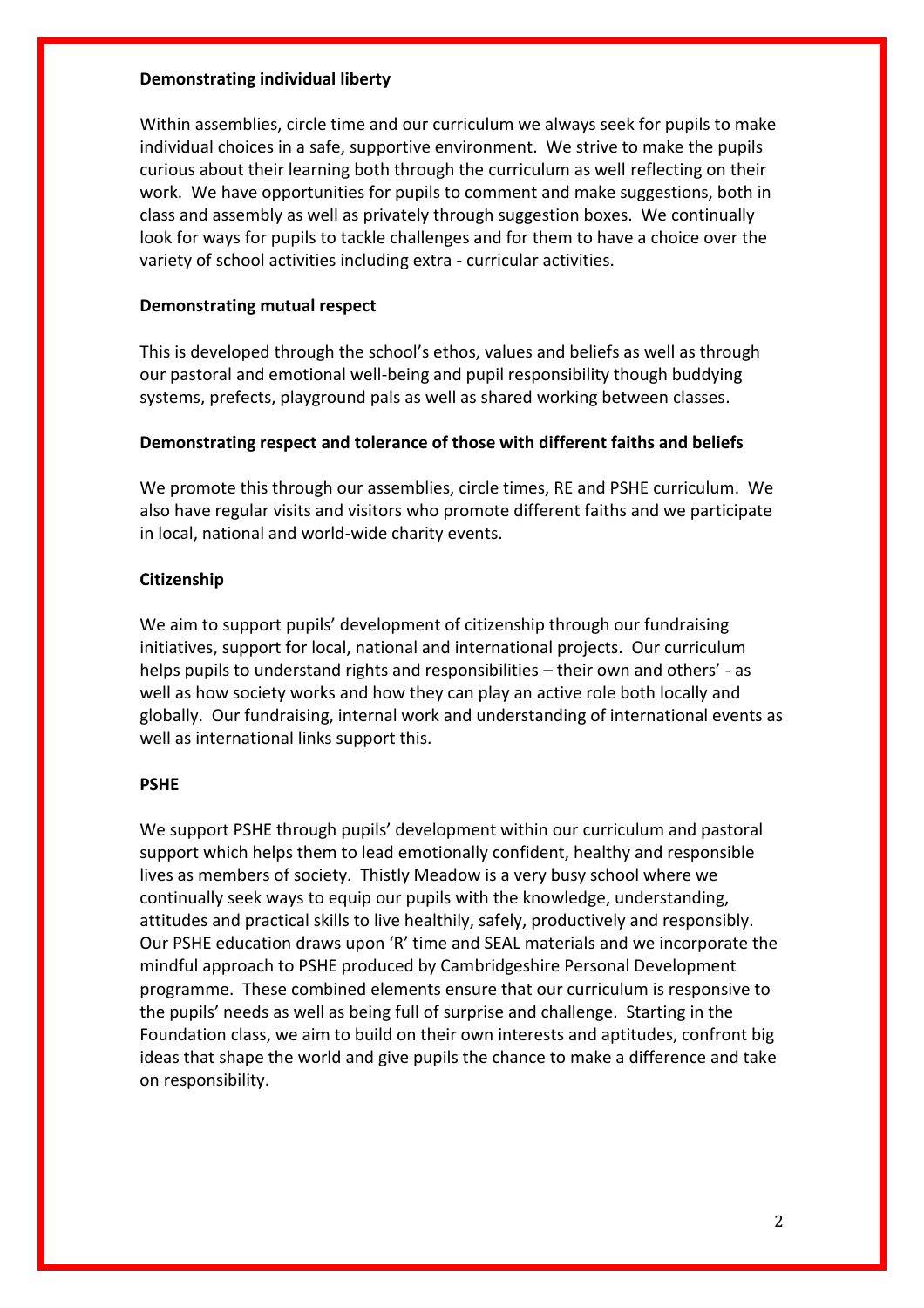#### **How RE at Thistly Meadow supports PSHE and SMSC**

### **RE – Spiritual**

Our curriculum helps pupils to consider and respond to questions of meaning and purpose in life, and to consider and respond to questions about the nature of values in human society. The curriculum and assemblies provide opportunities for pupils to be reflective about their own beliefs, religious or otherwise, to help them inform their perspective on life and their interests in and respect for different people's faiths, feelings and values. The curriculum encourages the use of imagination and creativity in their learning and provides opportunity for them to reflect on the learning experiences. Our school curriculum and school development priorities value imagination, inspiration and contemplation. There are many opportunities for pupils to reflect and to develop empathy and understanding of others.

#### **RE – Moral**

Our RE curriculum helps pupils consider and respond to aspects of morality by using their knowledge and understanding of religious and ethical teaching, and enabling them to make responsible and informed judgments about religious and moral issues. Our curriculum helps pupils to consider the difference between right and wrong as well as developing understanding of the consequences of their behaviour and actions. Within assemblies and circle times, we provide opportunities for pupils to investigate and offer reasoned views about moral and ethical issues as well as being able to learn to understand and appreciate the viewpoints of others on these issues. Our pupils consider issues such as sustainability, environmental issues and fair trade as well as taking part in discussions and debates around moral and ethical issues. During 2015 – 16 we are also looking at the Rights of the Child and working towards the UNICEF Rights Respecting School Award in recognition of the work we do in helping our pupils to learn rights and respect in all areas of school life and to help them to make informed decisions and grow into confident, active and responsible citizens.

#### **RE – Social**

Our RE curriculum helps pupils develop their sense of identity and belonging, and prepares them for life as responsible citizens in an increasingly diverse society. We aim to involve our pupils in school, community and international projects. Pupils work collaboratively within class as well as across year groups and our trips and residentials in years 2, 4 and 6 provide opportunities for team building activities. Through the use of blogs we provide pupils with the opportunity to interact with pupils from different religious, ethnic and socio-economic backgrounds. Our business enterprise projects provide pupils with volunteering opportunities, cooperating well with others and being able to solve problems and resolve conflicts effectively. We also provide social skills small group work to provide additional support.